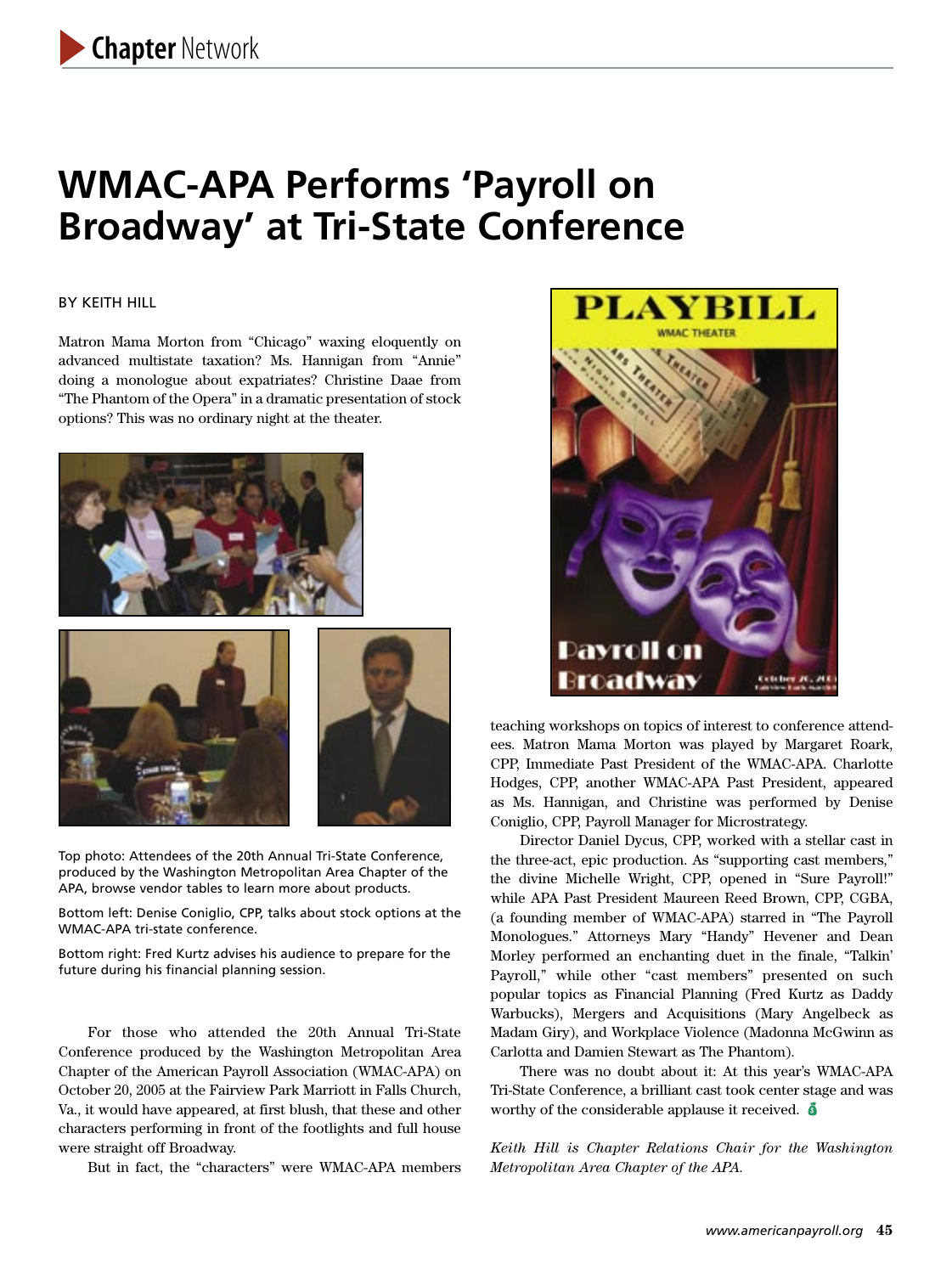# **Payroll and Reality TV Mix at State Conference**

#### BY RAEANN HOFKIN, CPP

The 2005 Pennsylvania "Reality Payroll" Statewide Conference, hosted by the Southeastern Pennsylvania Chapter (SEPA), was held October 7, 2005 at the Sheraton Park Ridge Hotel in King of Prussia, Pa.



Mary Sharp, CPP, SEPA's Government Liaison Officer (center), poses with another attendee and "The Apprentice" star, Donald Trump.



APA President-Elect Vickie Majors, CPP, presents SEPA's PPPY nominee Raeann Hofkin, CPP, with a chapter award.

The day started at "Tribal Council" (opening general session), but SEPA Chapter President Raeann Hofkin, CPP, granted all participants the chance for "immunity" when she explained the task involved in "The Amazing Race." At registration, meeting participants were given a passport and their journey took them to each vendor booth throughout the day to get their passport stamped.

To get conference participants excited about this year's "Reality Payroll" theme during the welcoming remarks at the opening session, Hofkin asked attendees:

- Do you feel like "The Contender" with HR?
- Have there been times when you feel like you are in an "Amazing Race" against time to finish processing payroll?
- Are there times when you feel like screaming, "You're Fired!"?
- Have you found yourself "In a Fix" with year-end, the new OT regulations, garnishments, or local and state taxes?

During the opening general session, attendees listened to Walt Stasinski, MEd, MPH, from Potential Unlimited, who spoke about leadership. Stasinski's program was both educational and entertaining with a focus on providing solutions for attendees' work challenges in "Reality Payroll." He explained that success requires real effort, but the journey should always be fun.

Categories for breakout sessions tied in naturally with reality TV-show themes. "The Amazing Race" breakout sessions included presentations from Walt Stasinski on customer



SEPA Vice President Debby Hecker, CPP, (center) poses with other "survivors."

service; Robert Farina, CEO of Cybershift, spoke on the Sarbanes-Oxley Act; and a yearend presentation was given by Harold Ford of HRMG Solutions.

The "Fear Factor" breakout session included presentations on disaster recovery from Harvey Hodges, CPP, member of WMAC-APA; expatriate payrolls from

Charlotte Hodges, CPP, Past President of WMAC-APA; and garnishments, presented by Vickie Majors, APA's President-Elect.

Participants were summoned to the "boardroom" for a buffet lunch at the Copper Mill Restaurant in the hotel. Following lunch, the final journey began with the second half of the "amazing" speakers who talked the participants through numerous payroll "fear factors."

"The Contender" breakout sessions included presentations from Jeff Weintraub, Esq. of Weintraub Stock & Grisham, PC, who updated attendees on the new overtime regulations. Jim Daniels of iEmployee presented the five core foundations of human resources, and Georgia Earp from the Governor's Center for Local Government showed attendees how to "contend" with local Pennsylvania tax issues.

The closing general session was a presentation on setting and keeping goals by Ann Weisbord, MEd. (sponsored by Carebridge Corporation). All the conference education pro-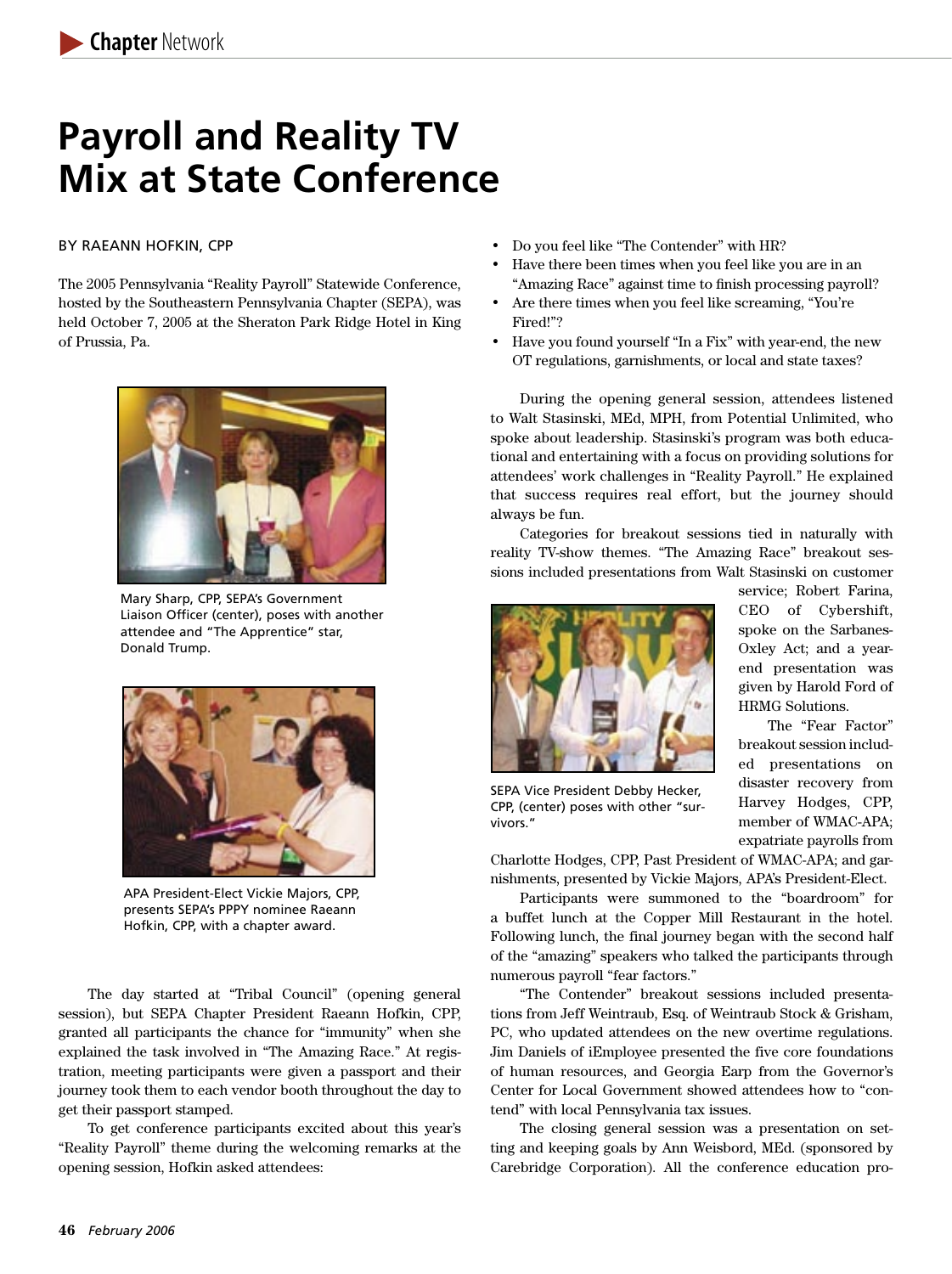

John Ganse, CPP, presents Susquehanna Valley Chapter's PPPY nominee Heide Daugherty, CPP, with a chapter award.



Lehigh Valley Chapter members accept the PPPY nominee award from Vickie Majors, CPP, on Ken Krum's behalf.



APA President-Elect Vickie Majors, CPP, accepts the 2005 PPPY award for Ken Krum, CPP.

grams were focused on instructing payroll professionals on how to overcome roadblocks, detours, and speed bumps in the "payroll reality" they experience each day.

The final pit-stop for "The Amazing Race" was the highly anticipated "rose ceremony." Throughout the day, nominees for the Pennsylvania Payroll Professional of the Year (PPPY) award were announced. The nominees from each state chapter included:

- Raeann Hofkin, CPP Southeastern Pennsylvania Chapter Tribe
- Flo Wilmot-Burner–Western Pennsylvania Chapter Tribe
- Heide Daugherty, CPP–Susquehanna Valley Chapter Tribe
- Ken Krum, CPP– Lehigh Valley Chapter Tribe

Although all contenders deserved immunity, Vickie Majors, CPP, presented the "final rose" (award) to Ken Krum, CPP, of the Lehigh Valley Tribe, who recently joined the APA staff as Director of Electronic Payroll Training. As Krum was unable to attend, Majors accepted the award on Krum's behalf. The grand ceremony was the perfect ending to a successful payroll conference. ë

*Raeann Hofkin, CPP, is President of the Southeastern Pennsylvania Chapter.*

## **There's Still Time to Enter Chapter Contests**

The APA Chapter Contests are creative and fun, and are an excellent way for your chapter to receive recognition for its remarkable accomplishments. Entries for the three contests listed below should be received by APA's Chapter Relations Department no later than April 3, 2006.

- Chapter Pictorial Contest
- Best Chapter Web Site Contest
- The Dream Theme Contest: Promoting Your Statewide & Regional Meeting

Winners will be recognized at the  $24<sup>th</sup>$  Annual Congress in Orlando, Fla. For more information, visit "Chapter Network" at www.payroll.org to print an entry form for each contest or e-mail chapterrelations@americanpayroll.org. ë

## **Costume Contest Planned for Congress**

When you were a kid, do you remember the excitement you felt before heading over to your best friend's slumber party? You rolled up your sleeping bag and pulled out your warmest pajamas to get ready for a fun night ahead. Here's your chance to relive those precious childhood memories!

Dress up in your favorite pajamas for the Congress Costume Contest and compete for a prize in 10 categories: Best Character, Sports, or Super Hero pajamas; Best Mismatched pajamas; Wildest House Shoes or Slippers; Grandma's Favorite "Muumuu" or House Dress; Most Creative Use of Flannel; Most Glamorous Robe; Best Animal-print or Animal pajamas; Best Use of Blanket or Sleeping Bag; Cuddliest Comfort Toy for Bedtime; and Best-dressed Pajama Party (group category). Judging will take place in the Exhibit Hall *before* this year's party, so make plans to change into your costume or wear it all day on Tuesday, May 23!  $\delta$ 

### **Register for a 2006 Chapter Leadership Seminar**

There is still room for additional chapter presidents and officers at the 2006 Chapter Leadership Seminars. These informative and ideal networking meetings will be held at the San Antonio Learning Center on the following dates:

- Saturday, March 25, 2006
- Saturday, June 24, 2006
- Saturday, October 7, 2006

For registration information, contact the APA Chapter Relations Department at (210) 226-4600 or e-mail us at chapterrelations@americanpayroll.org.